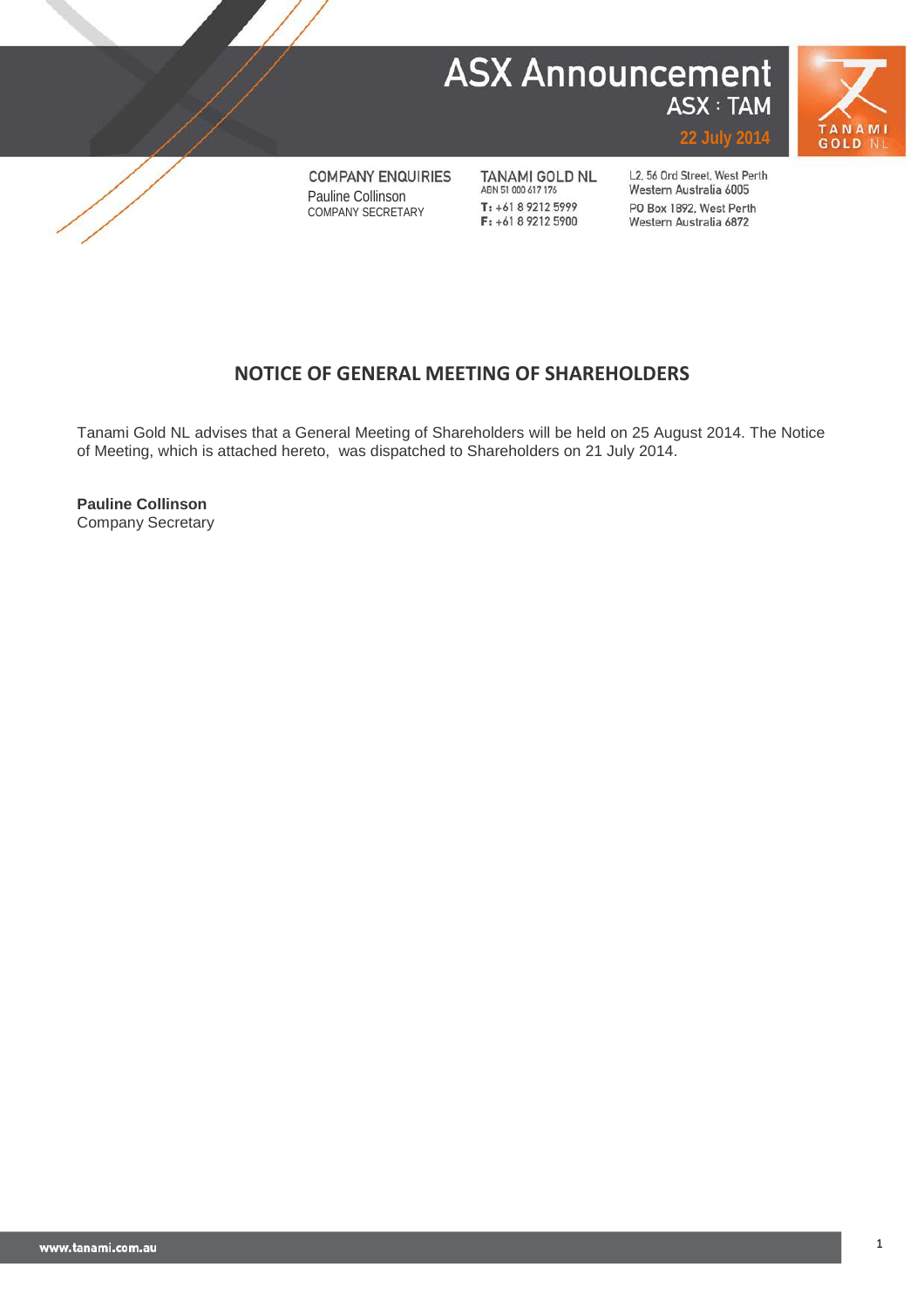

**ABN 51 000 617 176**

# **TANAMI GOLD NL ACN 000 617 176**

# **NOTICE OF GENERAL MEETING**

## **A General Meeting of the Company will be held at The Celtic Club 48 Ord Street , West Perth Western Australia on Monday 25 August 2014 at 9:00am (WST).**

*This Notice of General Meeting should be read in its entirety. If Shareholders are in doubt as to how they should vote, they should seek advice from their accountant, solicitor or other professional adviser prior to voting.*

*Should you wish to discuss any matter please do not hesitate to contact the Company Secretary by telephone on +618 93819550*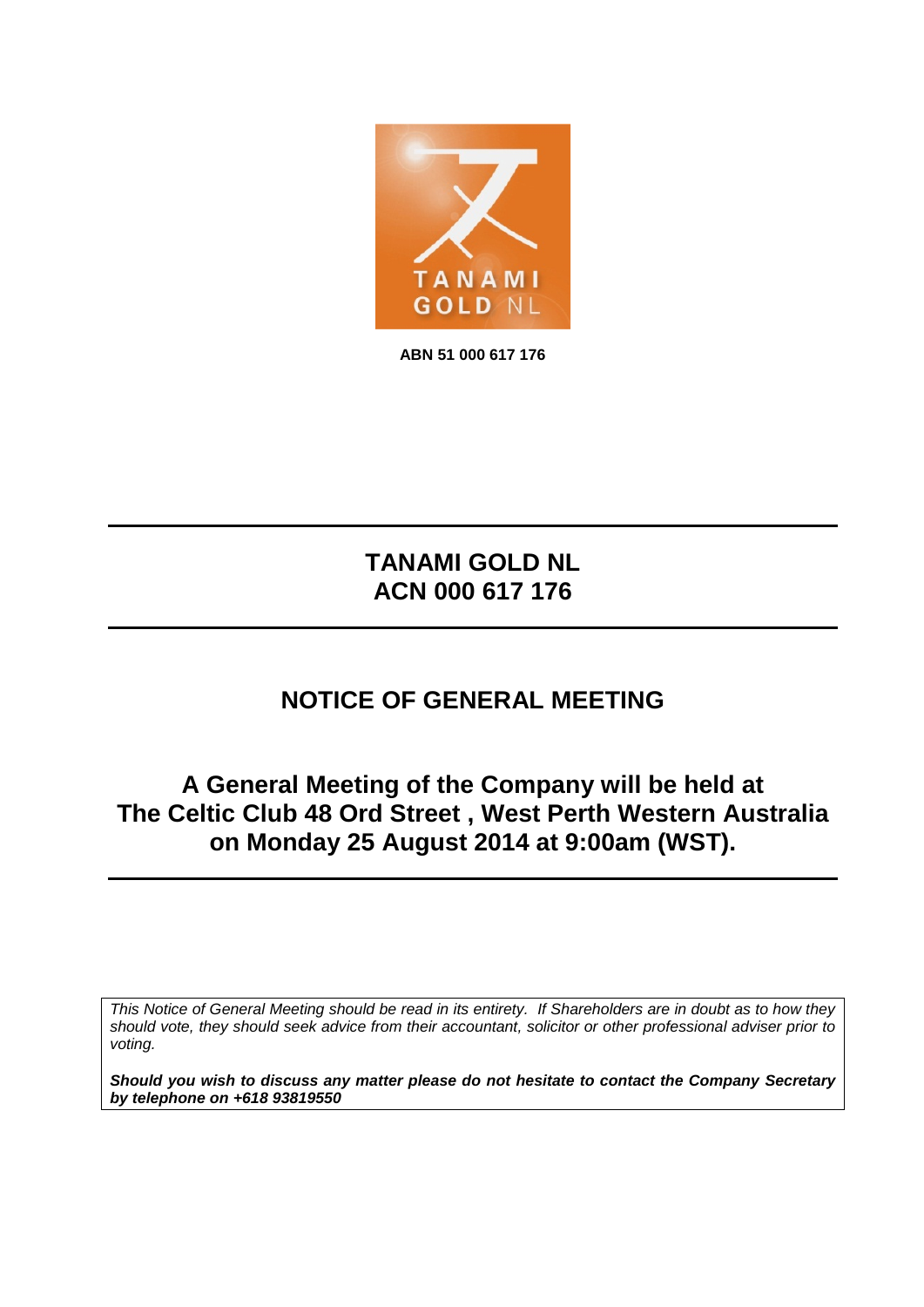# **TANAMI GOLD NL**

### **ACN 000 617 176**

## **NOTICE OF GENERAL MEETING**

Notice is hereby given that a general meeting of shareholders of Tanami Gold NL (**Company**) will be held at The Celtic Club, 48 Ord Street, Western Perth, Western Australia on Monday 25 August 2014 at 9:00am (WST) (**Meeting**).

The Explanatory Memorandum provides additional information on matters to be considered at the Meeting. The Explanatory Memorandum and the Proxy Form form part of this Notice.

The Directors have determined pursuant to regulation 7.11.37 of the Corporations Regulations 2001 (Cth) that the persons eligible to vote at the Meeting are those who are registered as Shareholders on 23 August 2014 at 5:00pm (WST).

Terms and abbreviations used in this Notice and the Explanatory Memorandum are defined in [Schedule](#page-10-0) 1.

### <span id="page-2-0"></span>**AGENDA**

## **1. Resolution 1 – Approval of Licence and Lease Agreement**

To consider and, if thought fit, to pass with or without amendment, as an ordinary resolution the following:

*"That, Shareholders approve the grant to ABM Resource NL ACN 009 127 020 by the Company's wholly owned subsidiary, Tanami Exploration NL ACN 063 213 598, of:* 

- *(a) a sublease to use the Tenements and the Infrastructure, including the Coyote Gold Processing Plant, (together the Property) for certain purposes;*
- *(b) an option to acquire the Property; and*
- *(c) a first right of refusal to acquire all or any of the Orbit Tenements,*

*in each case on the terms and conditions in the Licence and Lease Agreement and otherwise as detailed in the Explanatory Memorandum."*

**BY ORDER OF THE BOARD**

**Pauline Collinson Company Secretary Dated: 18 August 2014**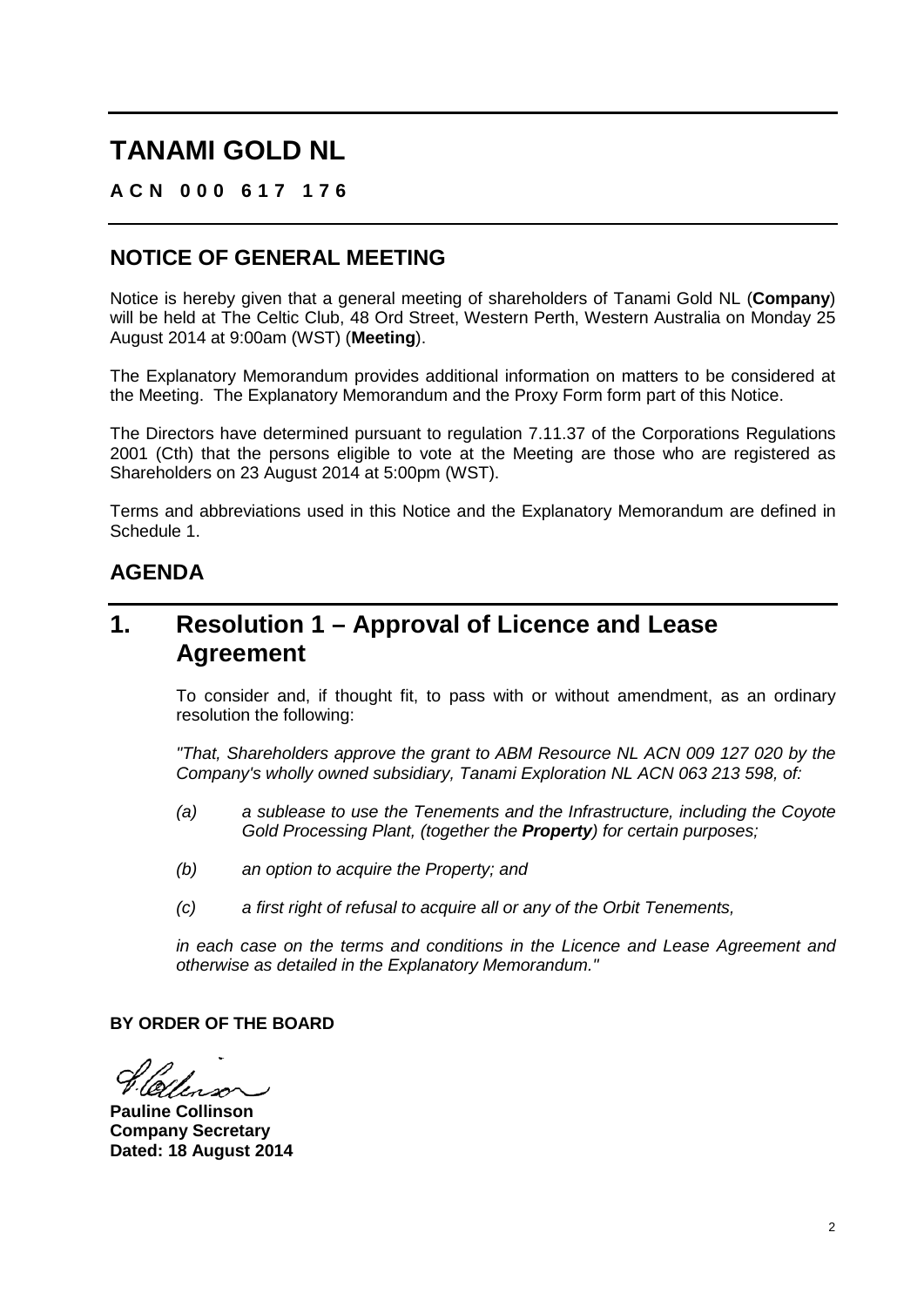# **TANAMI GOLD NL**

**ACN 000 617 176**

## **EXPLANATORY MEMORANDUM**

## **1. Introduction**

This Explanatory Memorandum has been prepared for the information of shareholders of Tanami Gold NL ACN 000 617 176 (**Company**) in connection with the business to be conducted at the Meeting to be held at The Celtic Club, 48 Ord Street, Western Perth, Western Australia, Western Australia on Monday 25 August 2014 at 9:00am (WST) (**Meeting**).

This Explanatory Memorandum should be read in conjunction with and forms part of the accompanying Notice. The purpose of this Explanatory Memorandum is to provide information to Shareholders in deciding whether or not to pass the Resolution.

This Explanatory Memorandum includes the following information to assist Shareholders in deciding how to vote on the Resolution:

Section [2:](#page-3-0) Action to be taken by Shareholders

Section [3:](#page-3-1) Resolution [1](#page-2-0) – Approval of Licence and Lease Agreement

[Schedule](#page-10-0) 1: Definitions

A Proxy Form is located at the end of this Explanatory Memorandum.

## <span id="page-3-0"></span>**2. Action to be taken by Shareholders**

Shareholders should read the Notice and this Explanatory Memorandum carefully before deciding how to vote on the Resolution.

A Proxy Form is attached to the Notice. This is to be used by Shareholders if they wish to appoint a representative (a "proxy") to vote in their place. All Shareholders are invited and encouraged to attend the Meeting or, if they are unable to attend in person, sign and return the Proxy Form to the Company in accordance with the instructions thereon. Lodgement of a Proxy Form will not preclude a Shareholder from attending and voting at the Meeting in person.

## <span id="page-3-1"></span>**3. Resolution 1 – Approval of Licence and Lease Agreement**

### <span id="page-3-2"></span>**3.1 General**

As announced by the Company on 7 July 2014, the Company's wholly owned subsidiary, Tanami Exploration NL ACN 063 213 598 (**Tanami Exploration**), has entered into a licence and lease agreement with ABM Resources NL ACN 009 127 020 (**ABM**) dated 4 July 2014 (**Licence and Lease Agreement**), pursuant to which Tanami Exploration has agreed, amongst other things, to sublease to ABM its gold processing plant situated in the Western Tanami mining district in far north Western Australia.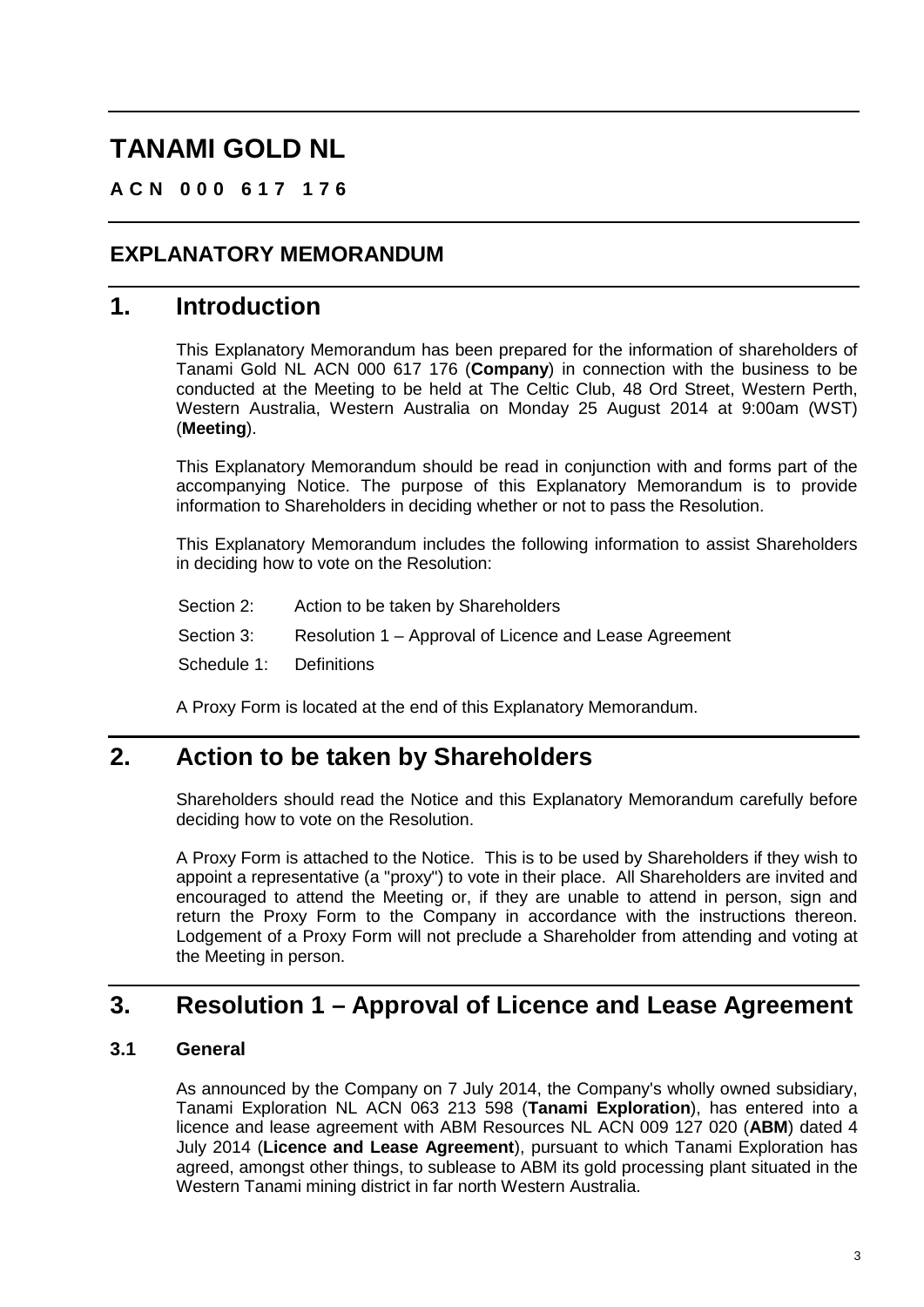The property of the Company that is the subject of the Licence and Lease Agreement includes:

- (a) the tenements detailed in [Schedule](#page-12-0) 2 (**Tenements**);
- (b) the 240,000 tonnes per annum capacity gravity and CIL (carbon-in-leach) gold processing plant at Coyote and associated surface infrastructure situated on Mining Lease M80/559 (**Coyote Gold Processing Plant**); and
- (c) all other related surface infrastructure on the Tenements, including the infrastructure detailed in [Schedule](#page-13-0) 3 (which, together with the Coyote Gold Processing Plant, comprises the **Infrastructure**).

The Infrastructure and the Tenements together comprise the **Property**.

The key commercial terms of the Licence and Lease Agreement include:

- (a) payment of a monthly licence fee of up to \$150,000 by ABM while it conducts due diligence investigations;
- (b) a \$2,000,000 lease payment from ABM for the first 12 months of production;
- (c) an option for ABM to extend the sublease for a further 12 months for a further lease payment of \$2,000,000;
- (d) an option for ABM to purchase the Tenements and the Infrastructure for \$3,000,000; and
- (e) a pre-emptive right for ABM to purchase the Orbit Tenements.

The grant of the Sublease pursuant to the Licence and Lease Agreement is subject to several conditions precedent, including Shareholder approval of the transactions contemplated by the Licence and Lease Agreement (which is being sought by Resolution 1).

Refer to Section [3.4](#page-5-0) for further details of the conditions precedent to the grant of the Sublease and to Section [3.5](#page-6-0) for a summary of the key terms of the Licence and Lease Agreement.

As detailed above, the Company will receive a monthly licence fee of up to \$150,000 to cover its costs of care and maintenance during the due diligence period. Should ABM exercise its right to sub-lease the Tenements, the \$2,000,000 lease payment will be used to repay debt owing under the Company's existing Sun Hung Kai Facility and for working capital. Any further lease payments or any purchase money will be similarly utilised.

### **3.2 Coyote Gold Project**

The Coyote Gold Project consists of a 240,000 tpa processing plant and associated infrastructure situated on ML 80/59 in the Tanami mining district in the far north of Western Australia.

Ore from the Coyote underground mine had been processed through the plant until it was placed on care and maintenance in April 2013 when it became uneconomic due to the fall in the gold price.

The Coyote Gold Project together with the Western Tanami mining tenements are the assets of Tanami Exploration.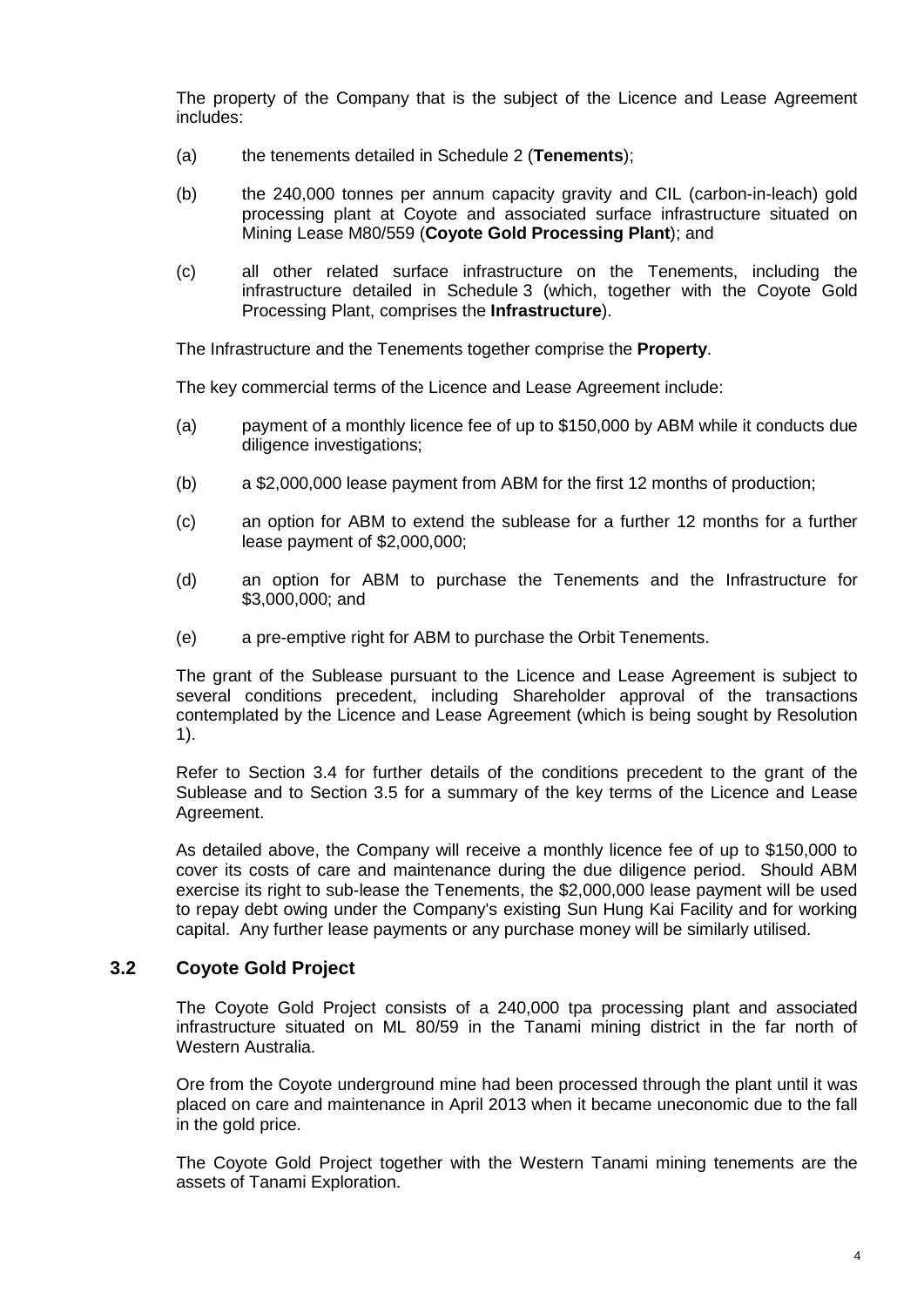### <span id="page-5-1"></span>**3.3 Rationale for Licence and Lease Agreement**

The Company has previously announced that, following the unsuccessful drilling of the Kavanagh lode at the Coyote Gold Mine, the Company would re-evaluate the Company's position in respect to the Coyote, Kavanagh and the Western Tanami tenements. The Company has considered that, in view of the drilling results, the Company cannot consider reopening the mine. Also, in view of these results and the Company's financial position, the Company cannot justify or finance further drilling programs on the Coyote mining lease. Accordingly, the Board has taken the view that the Company's best option is to focus on its Central Tanami tenements situated in the Northern Territory. This includes the Company's main exploration asset, the one million ounce Groundrush resource.

The Company has considered the disposal of Coyote and the Western Tanami tenements and has been able to secure the proposal from ABM the subject of the Licence and Lease Agreement. The Company has carefully assessed the proposal and the possibility of obtaining any competing offers. The Company's conclusion is that there is little possibility of securing a better offer in the current market or in the foreseeable future.

The Licence and Lease Agreement does not cover the Mineral Rights relating to the Tenements, which are retained by the Company until such time (if at all) that ABM exercises its purchase option. During the Sublease Term the responsibility for past environmental disturbance and future mine closure costs remains with Tanami Exploration, and ABM will be responsible for any environmental disturbance occurring during the Sublease Term. If ABM exercises its purchase option, ABM will assume responsibility for all environmental liabilities in respect of the Property.

Pursuant to the Licence and Lease Agreement, ABM will be responsible for maintaining and operating the Infrastructure and, unless ABM exercises the purchase option, will return the Infrastructure to Tanami Exploration in the same operating condition in which ABM received it (fair wear and tear excepted).

### <span id="page-5-0"></span>**3.4 Conditions Precedent**

The grant of the Sublease under the Licence and Lease Agreement is conditional upon the satisfaction (or waiver) of the following conditions precedent by 4 July 2015:

- (a) ABM completing, and being reasonably satisfied with the results of, its due diligence investigations on the Property;
- (b) ABM receiving a binding decision from the Secretary of the *Mineral Royalty Act* (NT) in respect of the deductibility of certain costs connected with the transactions contemplated by the Licence and Lease Agreement;
- (c) ABM obtaining all necessary consents, approvals, permits or licences for the mining of ore from ABM's Twin Bonanza Gold Project and the haulage of ABM's ore to the Coyote Gold Processing Plant;
- (d) Tanami Exploration maintaining the Tenements in good standing and the Infrastructure in good order and repair;
- (e) all requisite statutory and regulatory approvals in relation to the transactions contemplated by the Licence and Lease Agreement being obtained, including Shareholder approval of Resolution 1;
- (f) Tanami Exploration receiving the approval of the continuing authority for the Infrastructure to continue operating;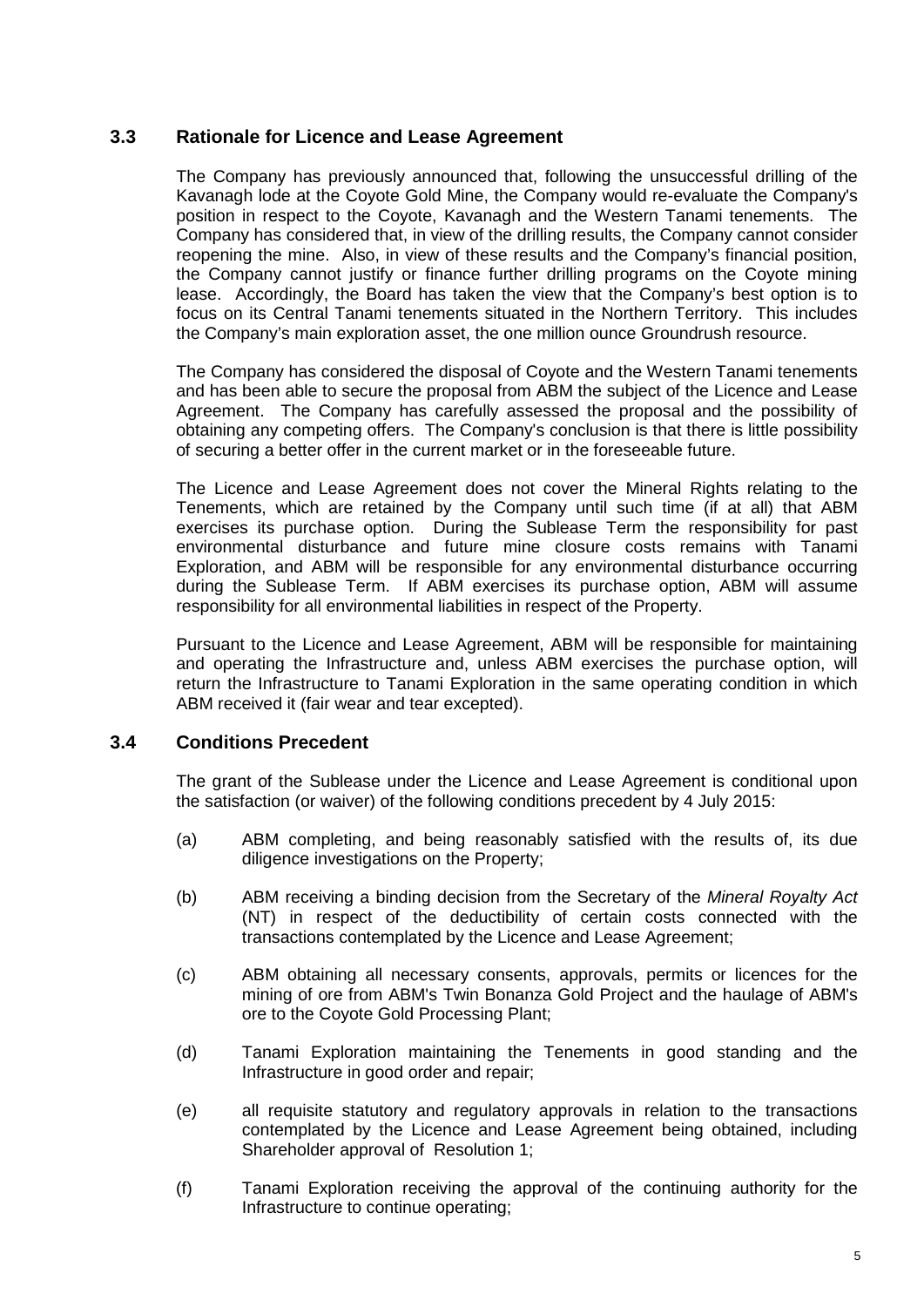- (g) any required third party (including traditional owners and native title holders) approvals to the transactions contemplated by the Licence and Lease Agreement being granted on terms reasonably acceptable to Tanami Exploration and ABM; and
- (h) any of ABM's creditors which acquire a security interest under the PPSA in or over any of the Infrastructure or Tanami Exploration's assets pursuant to the Licence and Lease Agreement providing Tanami Exploration with irrevocable undertakings that they will not register any security interest in or over any of the Infrastructure or Tanami's assets on the PPSR throughout the duration of the Licence and Lease Agreement,

#### (together, the **Conditions Precedent**).

The parties must use reasonable endeavours to satisfy the Conditions Precedent by 4 July 2015. If the Conditions Precedent are not satisfied (or waived) by 4 July 2015, either party may terminate the Licence and Lease Agreement.

Both the Company and ABM currently anticipate that the Conditions Precedent will take approximately 3 months to satisfy.

#### <span id="page-6-0"></span>**3.5 Licence and Lease Agreement**

The key terms of the Licence and Lease Agreement are as follows:

(a) *Grant of licence to conduct due diligence*

Tanami Exploration grants ABM a non-exclusive licence in respect of the Property to enter the Tenements and conduct due diligence investigations prior to 4 July 2015. In consideration for the licence, ABM will pay Tanami Exploration a monthly licence fee equal to the care and maintenance costs incurred by Tanami Exploration during the period in which ABM conducts due diligence investigations, up to a maximum of \$150,000 per month.

<span id="page-6-2"></span>(b) *Conditions Precedent*

The grant of the Sublease is conditional upon the satisfaction (or waiver) of the Conditions Precedent by 4 July 2015. Refer to Section [3.4](#page-5-0) for further details.

(c) *Grant of Sublease* 

Tanami Exploration grants ABM a sublease of the Tenements, including the right to use the Infrastructure, for certain permitted uses including stockpiling ABM's ore on the Tenements, commissioning the Coyote Gold Processing Plant and processing ABM's ore through the Coyote Gold Processing Plant to produce gold ore, storing consumables and waste products (including tailings) on the Tenements and rehabilitating the Tenements, in each case in accordance with the Licence and Lease Agreement (the **Sublease**). The Sublease does not grant any Mineral Rights in respect of the Tenements to ABM.

<span id="page-6-1"></span>(d) *Condition Subsequent*

The Sublease is subject to the Coyote Gold Processing Plant being commissioned to the reasonable satisfaction of ABM (the **Condition Subsequent**). If the Condition Subsequent is not satisfied (or waived) on or before the date that is 3 months after the Sublease commences, then the Licence and Lease Agreement will terminate (and no rent will be payable by ABM – refer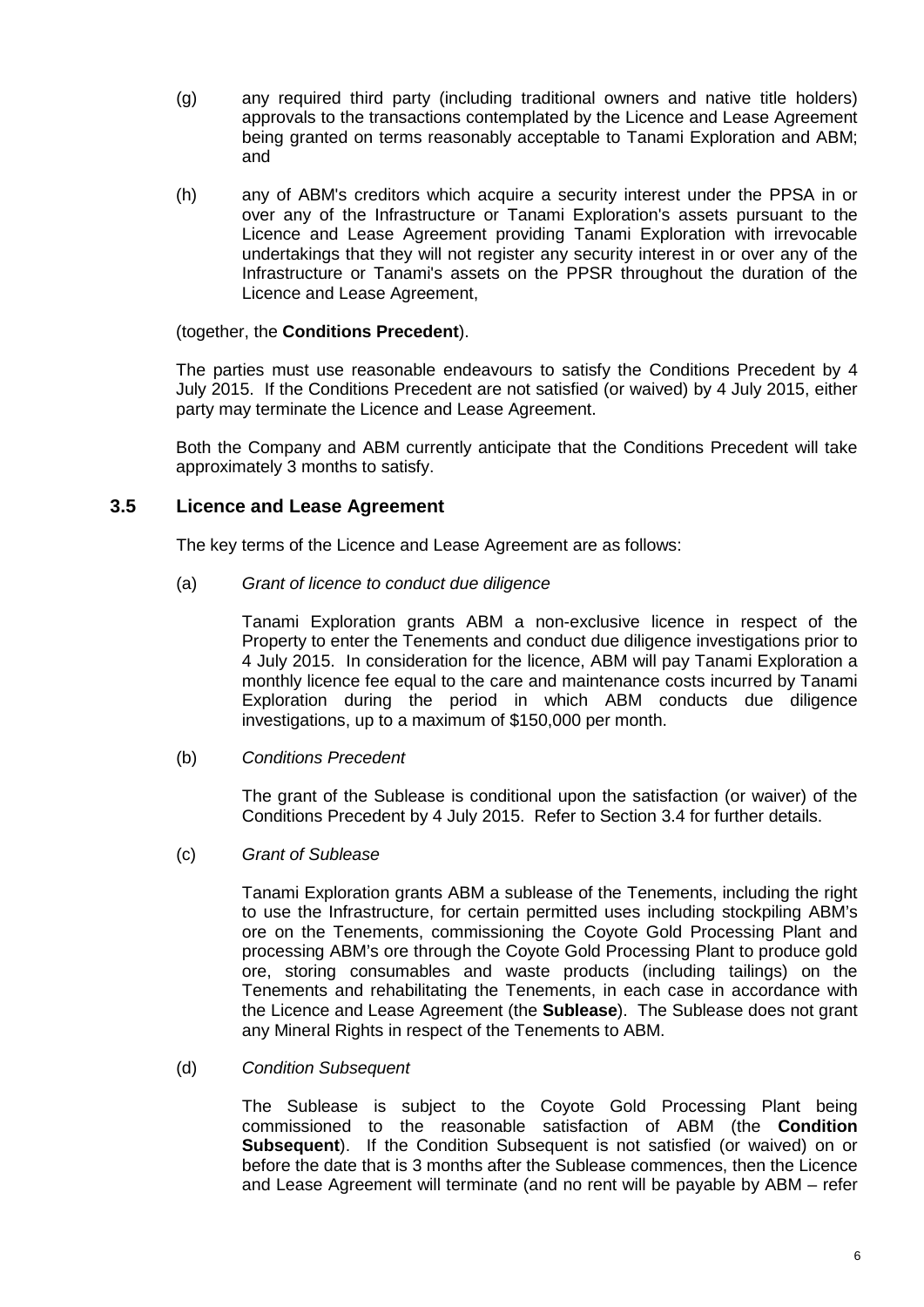to (e) and (f) below). ABM must use its best endeavours to satisfy the Condition Subsequent.

(e) *Sublease Term*

The Sublease will be for a period beginning on the date on which the last of the Conditions Precedent are satisfied (or waived) and terminating one year after the date on which ore sourced by ABM from tenements other than the Tenements is first processed through the Coyote Gold Processing Plant (**Production Date**) (the **Initial Term**). Following the expiry of the Initial Term, ABM has the right to renew the Sublease for a further one year term (**Further Term**, and together with the Initial Term, the **Sublease Term**).

(f) *Rent*

In consideration for the Sublease, ABM must pay Tanami Exploration a lump sum annual rent payment in advance of \$2,000,000. ABM's obligation to pay rent begins on the Production Date.

- (g) *Purchase Option and rehabilitation obligations*
	- (i) Tanami Exploration grants ABM or its nominee an option to purchase the Tenements and the Infrastructure during the Initial Term or the Further Term (if applicable) for a purchase price of \$3,000,000 (**Purchase Option**).
	- (ii) If ABM exercises the Purchase Option and the purchase is completed, ABM will become liable to satisfy all rehabilitation obligations which attach to the Tenements irrespective of when such rehabilitation obligations arose, and ABM will indemnify Tanami Exploration against all such rehabilitation obligations.
- (h) *ABM's obligations*

During the Sublease Term, ABM must:

- (i) pay all utilities costs and expenses in respect of the Property and the cost of commissioning and using the Coyote Gold Processing Plant and other Infrastructure;
- (ii) obtain, keep and maintain, at its cost, all licences required in relation to ABM's use of the Property;
- (iii) not claim or exercise any Mineral Rights in respect of the Tenements;
- (iv) take control of and sole responsibility for, as manager, the management of the Property, including so as to ensure that all conditions attached to the Tenements are observed and complied with insofar as they relate to matters other than Mineral Rights;
- (v) maintain the Property, fair wear and tear excepted;
- (vi) not undertake any construction works without Tanami Exploration's consent;
- (vii) comply with all occupational health and safety laws and licences in respect to the Property;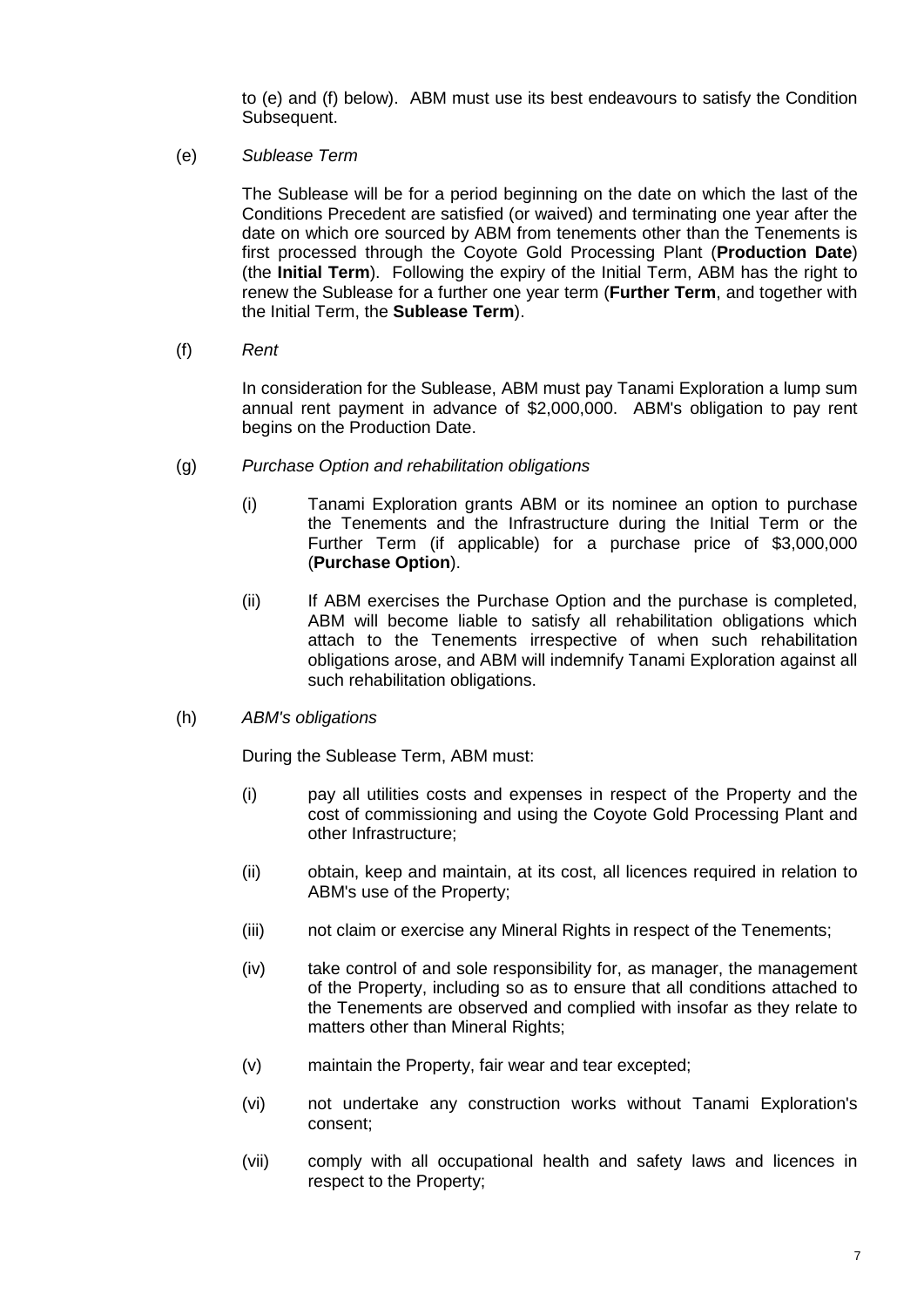- (viii) comply with all environmental laws and licences in respect to the Property, and indemnify ABM in respect of and to the extent of any environmental liabilities arising from ABM's actions or omissions;
- (ix) not assign, mortgage, charge or sublease the Property, subject to certain exceptions (including in respect to the financing for ABM's Twin Bonanza Gold Project) or otherwise with the consent of Tanami Exploration; and
- (x) indemnify Tanami Exploration against all liabilities caused or contributed to by ABM arising out of or in connection with ABM's activities on or in respect of the Property.
- (i) *Tanami Exploration's obligations*

During the Sublease Term, Tanami Exploration must:

- (i) not surrender, transfer, mortgage or charge the Tenements without the prior consent of ABM (not to be unreasonably withheld in certain circumstances);
- (ii) maintain the Tenements in good standing;
- (iii) pay any rates, taxes, charges, rents, monies and State government royalties payable in respect of the Tenements;
- (iv) retain responsibility for rehabilitation obligations in respect of contamination or environmental harm which occurred before the Sublease Term or which is otherwise caused by Tanami Exploration; and
- (v) retain full responsibility in all respects for the Coyote Underground Mine on the Tenements (provided that ABM is not accessing or using this mine).
- (j) *Mineral Rights*

Tanami Exploration will solely and absolutely retain all Mineral Rights in respect of the Tenements. However, Tanami Exploration may only exercise its Mineral Rights in accordance with a written agreement with ABM (which the parties must use all reasonable endeavours to reach). This agreement must provide for the shared use of facilities and must not reduce gold production by ABM or otherwise unreasonably interfere with ABM's rights under the Licence and Lease Agreement.

- (k) *Surrender or sale of Orbit Tenements*
	- (i) If Tanami Exploration decides to voluntarily surrender the Orbit Tenements or any part thereof during the Sublease Term, then before so doing it must offer to transfer the relevant Orbit Tenements to ABM for \$1.
	- (ii) Tanami Exploration grants ABM a pre-emptive right for the Sublease Term to acquire any of the Orbit Tenements which Tanami Exploration wishes to sell or dispose of to a bone fide purchaser on the same terms offered by the prospective purchaser.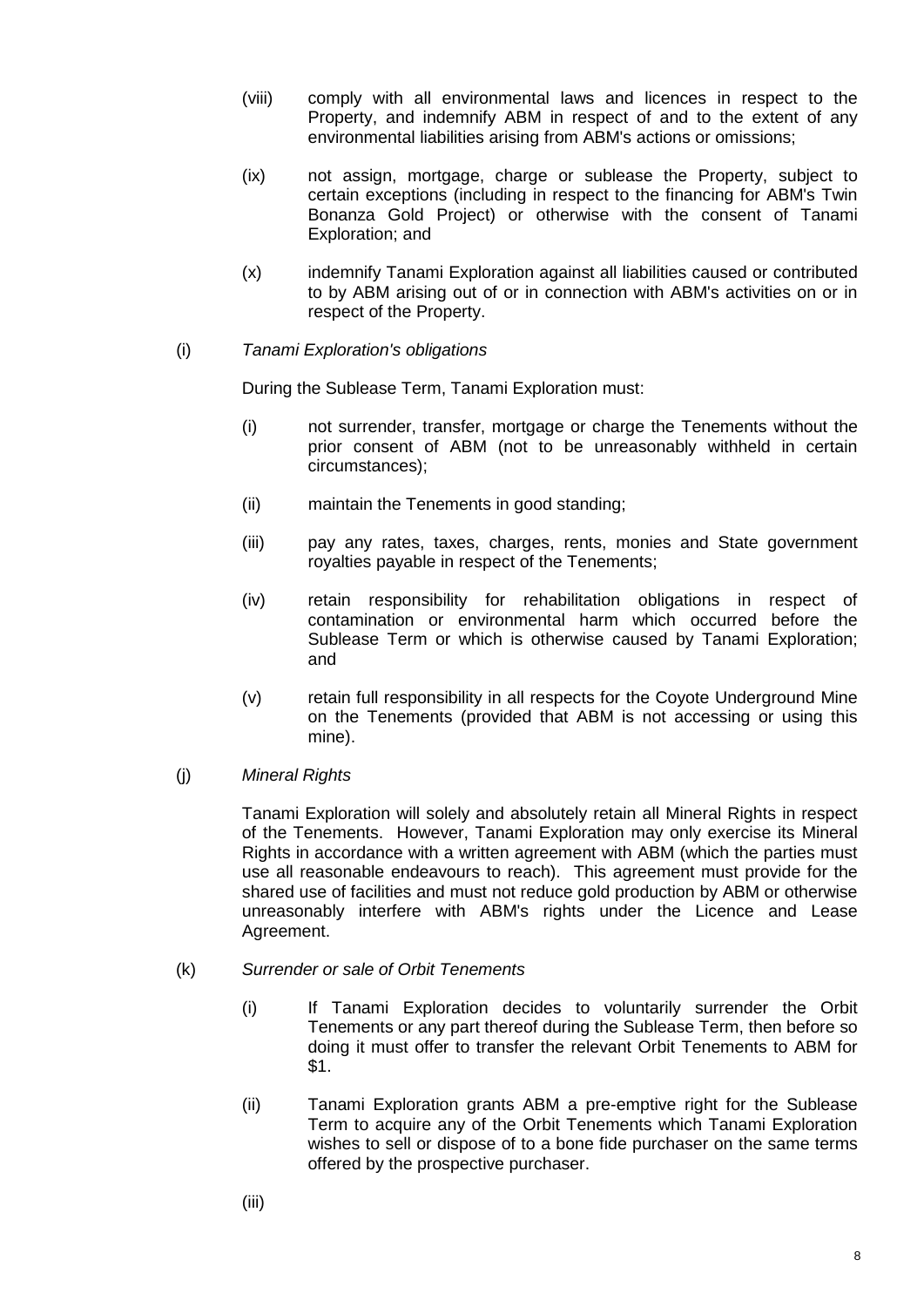### (l) *Other*

ABM provides customary acknowledgements and warranties in favour of Tanami Exploration.

#### **3.6 Directors' recommendation**

For the reasons detailed in Section [3.3,](#page-5-1) the Directors recommend that Shareholders vote in favour of the Resolution.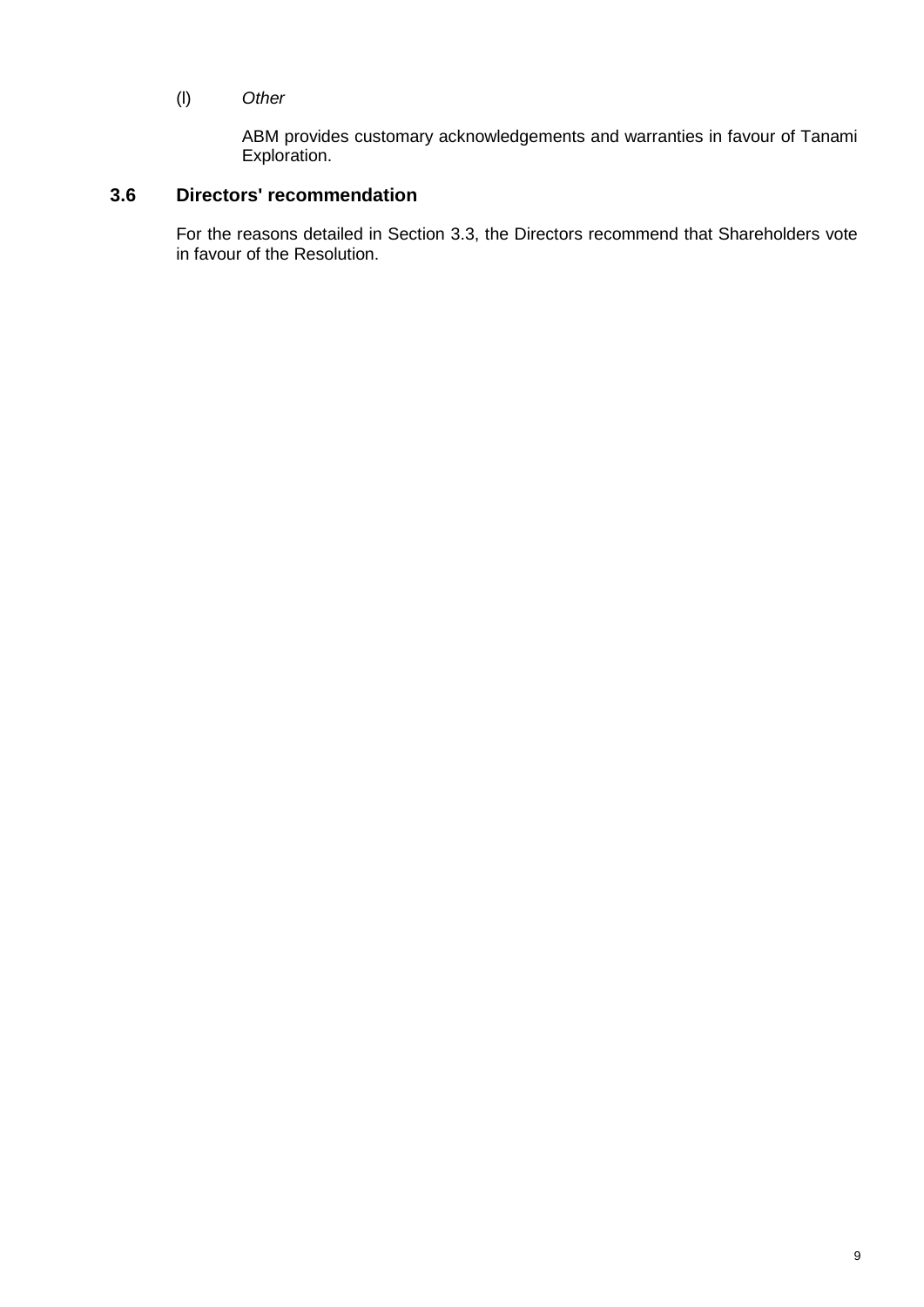### **Schedule 1 – Definitions**

<span id="page-10-0"></span>In the Notice and this Explanatory Memorandum:

**\$** means Australian dollars.

**ABM** means ABM Resource NL ACN 009 127 020.

**Board** means the board of Directors.

**Chair** means the person appointed to chair the Meeting.

**Conditions Precedent** has the meaning given in Section [3.4.](#page-5-0)

**Company** means Tanami Gold NL ACN 000 617 176.

**Coyote Gold Processing Plant** has the meaning given in Section [3.1.](#page-3-2)

**Directors** mean the directors of the Company.

**Explanatory Memorandum** means this explanatory memorandum.

**Further Term** has the meaning given in Section [3.5\(d\).](#page-6-1)

**Infrastructure** has the meaning given in Section [3.1.](#page-3-2)

**Initial Term** has the meaning given in Section [3.5\(d\).](#page-6-1)

**Licence and Lease Agreement** has the meaning given in Section [3.1.](#page-3-2)

**Meeting** has the meaning given in the introductory paragraph of the Notice.

**Mineral Rights** means the right to explore, prospect or mine for, and the right to own, sell or dispose of, gold and any other mineral matter or substances derived from the Tenements, in whatever form or state.

**Notice** means the notice of general meeting which this Explanatory Memorandum accompanies.

**Orbit Tenements** means those mining tenements (as that term is defined in the *Mining Act 1978*) held by Tanami Exploration or any Related Body Corporate of Tanami Exploration from time to time during the Sublease Term wholly or partially within the area identified in Part 1 of [Schedule](#page-14-0) 4 and includes those mining tenements listed in Part 2 of [Schedule](#page-14-0) 4.

**Production Date** has the meaning given in Section [3.5\(d\).](#page-6-1)

**Property** means the Infrastructure and the Tenements.

**Proxy Form** means the proxy form attached to the Notice.

**Related Body Corporate** has the meaning given to that term in the *Corporations Act 2001* (Cth).

**Resolution** means the resolution referred to in the Notice.

**Schedule** means a schedule to the Notice.

**Section** means a section of this Explanatory Memorandum.

**Share** means a fully paid ordinary share in the capital of the Company.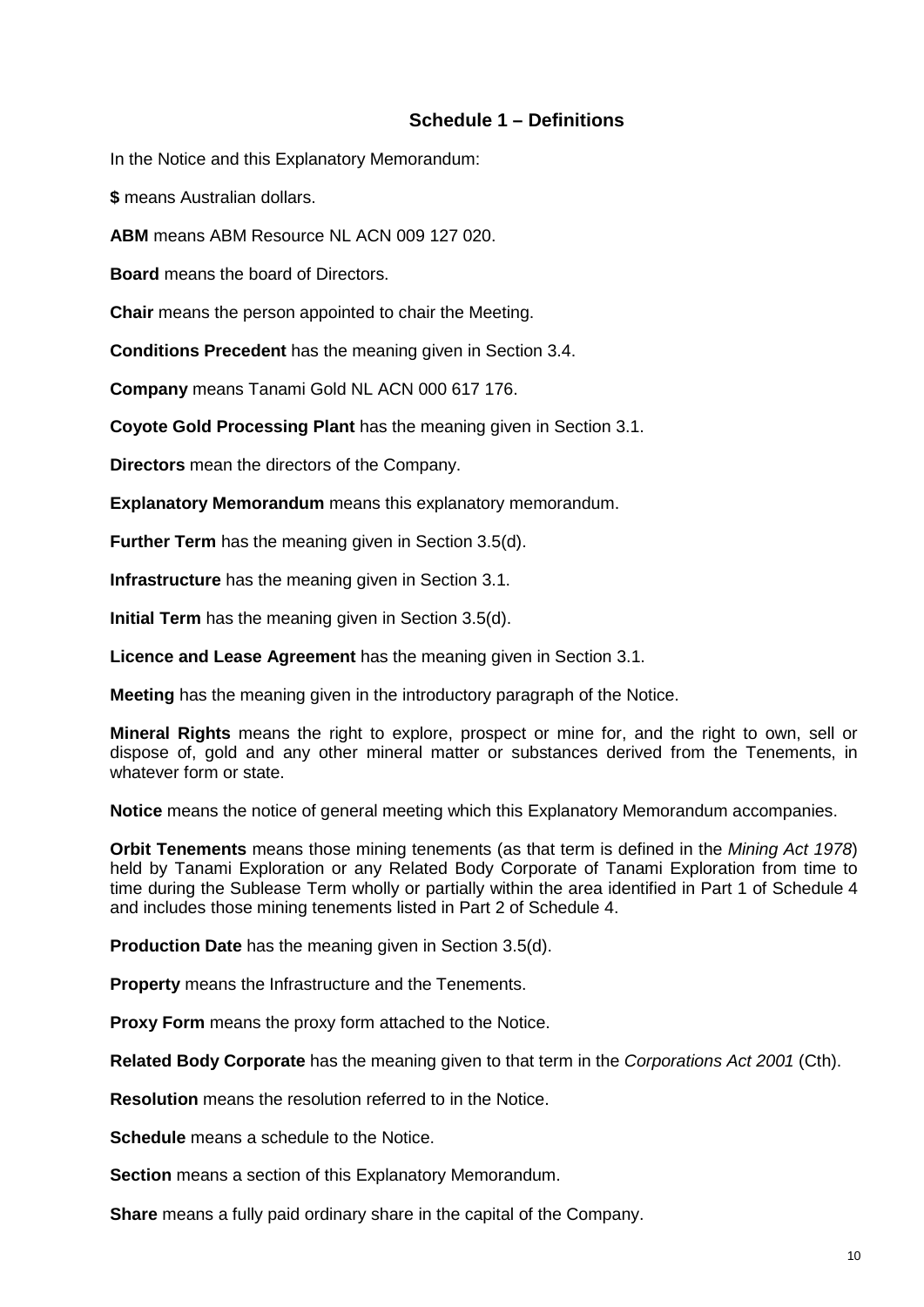**Shareholder** means a holder of a Share.

**Sublease** has the meaning given in Section [3.5\(b\).](#page-6-2)

**Sublease Term** has the meaning given in Section [3.5\(d\).](#page-6-1)

**Sun Hung Kai Facility** means the Company's A\$15 million unsecured loan facility with Sun Hung Kai International Bank (Brunei) Limited.

**Tanami Exploration** means Tanami Exploration NL ACN 063 213 598, a wholly owned subsidiary of the Company.

**Tenements** has the meaning given in Section [3.1.](#page-3-2)

**WST** means Western Standard Time, being the time in Perth, Western Australia.

In the Notice and this Explanatory Memorandum, words importing the singular include the plural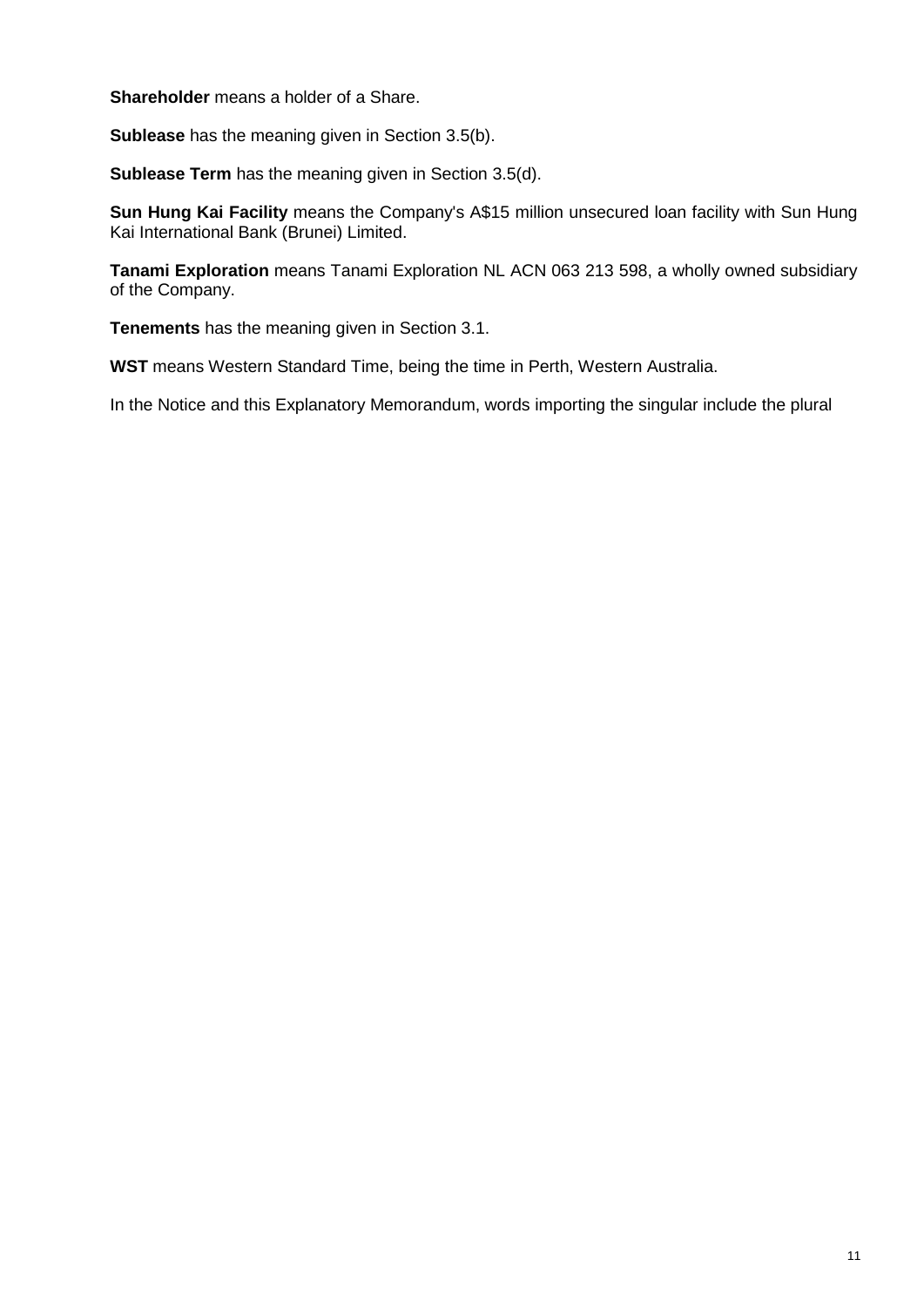## **Schedule 2 – Tenements**

<span id="page-12-0"></span>

| <b>Tenement Number</b> | <b>Description</b>                                                                                                  | <b>Registered Holder</b> | <b>Status</b>      |
|------------------------|---------------------------------------------------------------------------------------------------------------------|--------------------------|--------------------|
| M80/559                | Mining Lease 80/559                                                                                                 | Tanami Exploration NL    | Expiry: 26/09/2026 |
| M80/560                | Mining Lease 80/560                                                                                                 | Tanami Exploration NL    | Expiry: 26/09/2026 |
| L80/46                 | Miscellaneous Licence<br>80/46 for airstrip,<br>minesite<br>accommodation and<br>associated facilities and<br>roads | Tanami Exploration NL    | Expiry: 10/02/2026 |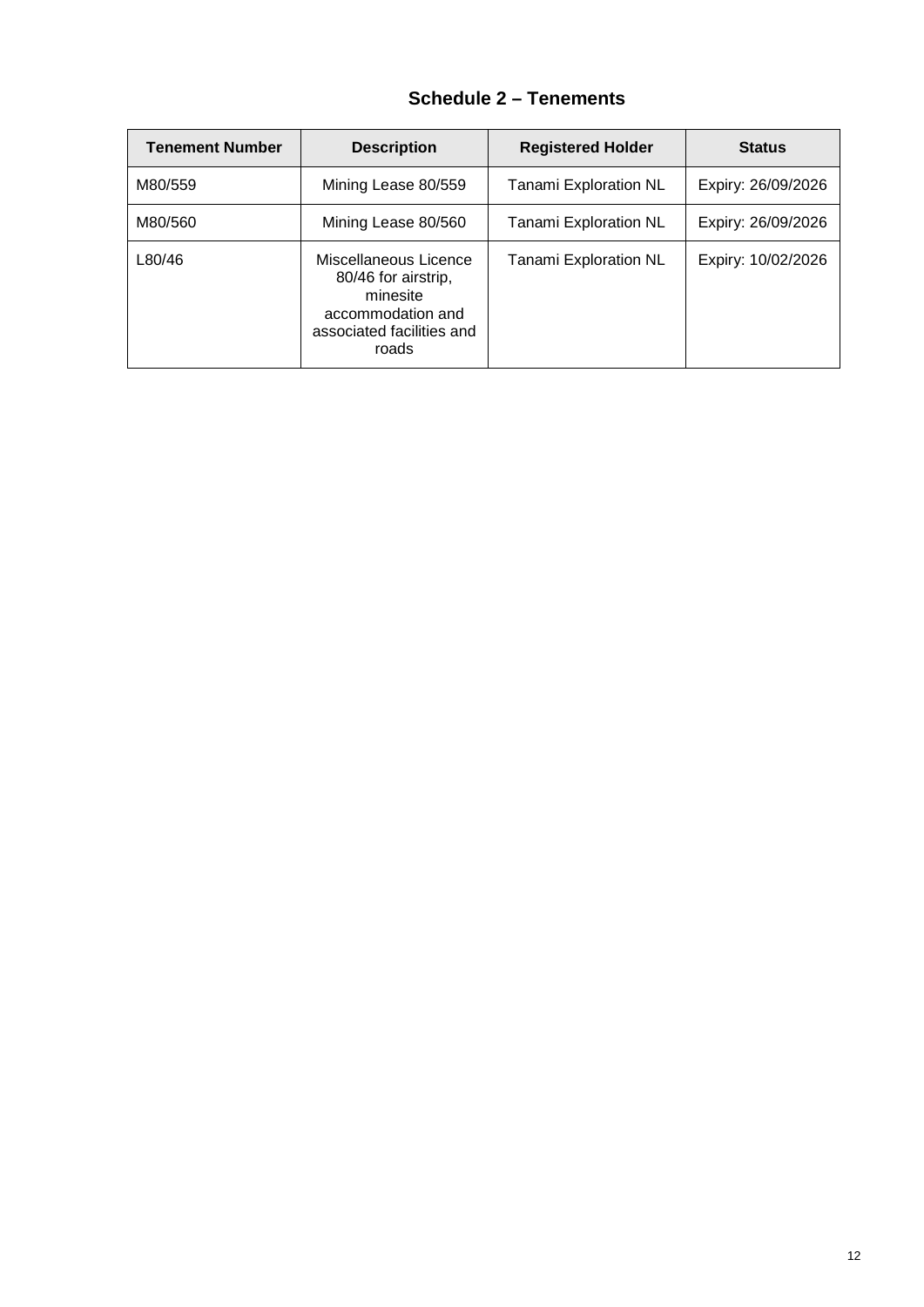### **Schedule 3 – Infrastructure**

<span id="page-13-0"></span>Infrastructure situated on the Tenements:

- 1. Tailings storage facility.
- 2. Ancillary infrastructure, including but not limited to, the Company's camp, offices, laboratory, clinic, and airstrip.
- 3. Various miscellaneous plant and equipment.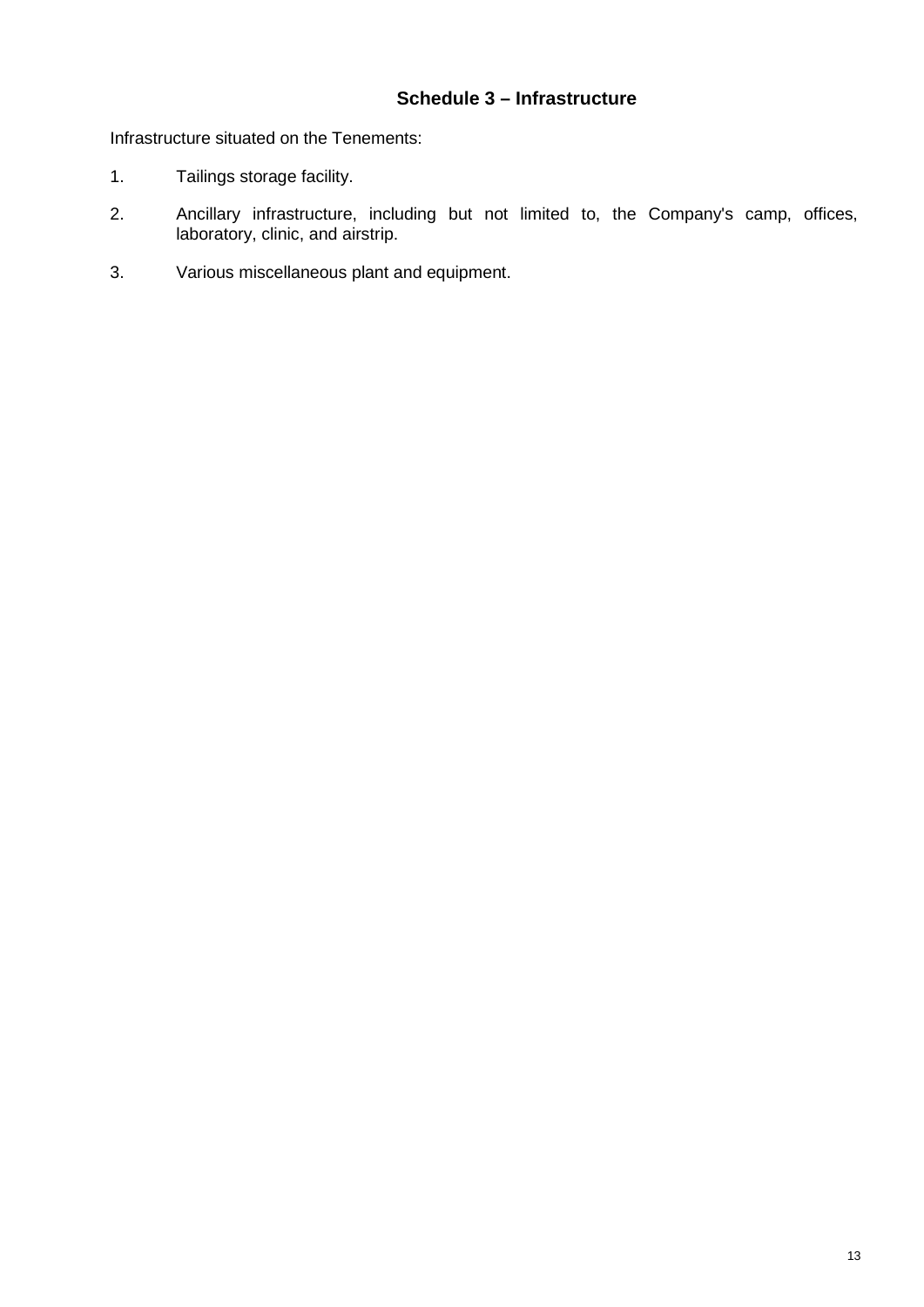### <span id="page-14-0"></span>**Part 1 – Area of Orbit Tenements**

#### MGA 94, Zone 52:

Top Left: 419,642mE, 7,847,692mN Top Right: 500,000mE, 7,847,692mN Top Right: 500,000mE, 7,847,692mN<br>Bottom Right: 500,000mE, 7,766,387mN

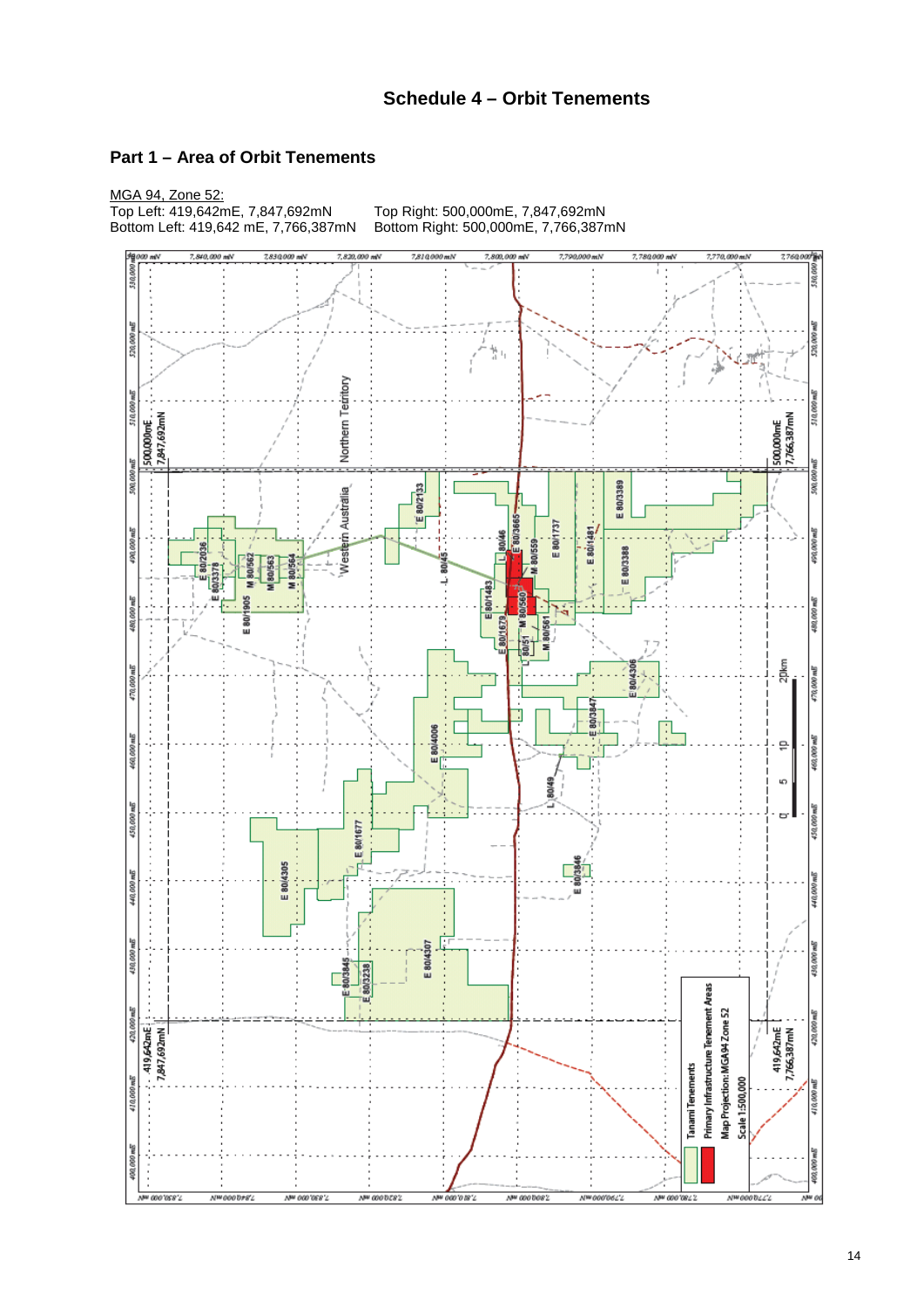## **Part 2 – Orbit Tenements (as at the date of this Notice)**

| <b>WESTERN TANAMI</b> |                           | <b>Holder</b> | <b>Granted</b><br><b>From</b> | <b>Expiry</b><br><b>Date</b> |  |  |
|-----------------------|---------------------------|---------------|-------------------------------|------------------------------|--|--|
| <b>Selby</b>          |                           |               |                               |                              |  |  |
| E80/1481              | <b>Balwina</b>            | <b>TENL</b>   | 05-Oct-93                     | 04-Oct-14                    |  |  |
|                       |                           |               |                               |                              |  |  |
| E80/1483              | Coyote                    | <b>TENL</b>   | 16-Apr-92                     | 15-Apr-14                    |  |  |
| E80/1677              | <b>Slatey Creek</b>       | <b>TENL</b>   | 15-Mar-94                     | 14-Mar-14                    |  |  |
|                       |                           |               |                               |                              |  |  |
| E80/1679              | Southside                 | <b>TENL</b>   | 15-Mar-94                     | 14-Mar-14                    |  |  |
|                       |                           |               |                               |                              |  |  |
| E80/1737              | Camel Hump                | <b>TENL</b>   | 22-Mar-94                     | 21-Mar-14                    |  |  |
|                       |                           |               |                               |                              |  |  |
| E80/2133              | Killi Killi Hills         | <b>TENL</b>   | 11-Aug-04                     | 10-Aug-14                    |  |  |
| E80/3238              | Afghan                    | <b>TENL</b>   | 29-Dec-04                     | 28-Dec-13                    |  |  |
| E80/3388              | Olive                     | <b>TENL</b>   | 15-May-06                     | 14-May-15                    |  |  |
| E80/3389              | Popeye                    | <b>TENL</b>   | 15-May-06                     | 14-May-15                    |  |  |
| E80/3665              | <b>Border</b>             | <b>TENL</b>   | 19-Oct-07                     | 18-Oct-17                    |  |  |
| E80/3845              | Afghan East               | <b>TENL</b>   | 08-Apr-08                     | 7-Apr-18                     |  |  |
| E80/4006              | Hermes                    | <b>TENL</b>   | 20-Nov-08                     | 19-Nov-18                    |  |  |
| E80/4305              | Triton                    | <b>TENL</b>   | 16-Jun-10                     | 15-Jun-15                    |  |  |
| E80/4307              | Argos                     | <b>TENL</b>   | 17-Sep-10                     | 16-Sep-15                    |  |  |
| L80/45                | <b>Haul Road</b>          | <b>TENL</b>   | 17-Feb-06                     | 16-Feb-27                    |  |  |
| L80/49                | <b>Bililuna Waterbore</b> | <b>TENL</b>   | 27-Jan-06                     | 26-Jan-27                    |  |  |
| L80/51                | Coyote Camp               | <b>TENL</b>   | 17-Feb-06                     | 16-Feb-27                    |  |  |
| M80/561               | Coyote #3                 | <b>TENL</b>   | 27-Sep-05                     | 26-Sep-26                    |  |  |
|                       |                           |               |                               |                              |  |  |
| Gardner               |                           |               |                               |                              |  |  |
| E80/1905              | <b>Bald Hill Central</b>  | <b>TENL</b>   | 06-Sep-94                     | 5-Sep-14                     |  |  |
| E80/2036              | <b>Bald Hill North</b>    | <b>TENL</b>   | 17-Feb-95                     | 16-Feb-14                    |  |  |
| E80/3378              | <b>Tent Hill East</b>     | <b>TENL</b>   | 20-Feb-06                     | 19-Feb-14                    |  |  |
| M80/562               | Bald Hill #1              | <b>TENL</b>   | 02-Dec-05                     | 01-Dec-26                    |  |  |
| M80/563               | Bald Hill #2              | <b>TENL</b>   | 02-Dec-05                     | 01-Dec-26                    |  |  |
| M80/564               | Bald Hill #3              | <b>TENL</b>   | 02-Dec-05                     | 01-Dec-26                    |  |  |
|                       |                           |               |                               |                              |  |  |
| Lewis                 |                           |               |                               |                              |  |  |
| E80/3846              | Camel                     | <b>TENL</b>   | 07-Apr-18                     |                              |  |  |
| E80/3847              | Hutch's Find              | <b>TENL</b>   | 08-Apr-08<br>07-Apr-18        |                              |  |  |
| E80/4306              | Apollo                    | <b>TENL</b>   | 17-Sep-10                     | 16-Sep-15                    |  |  |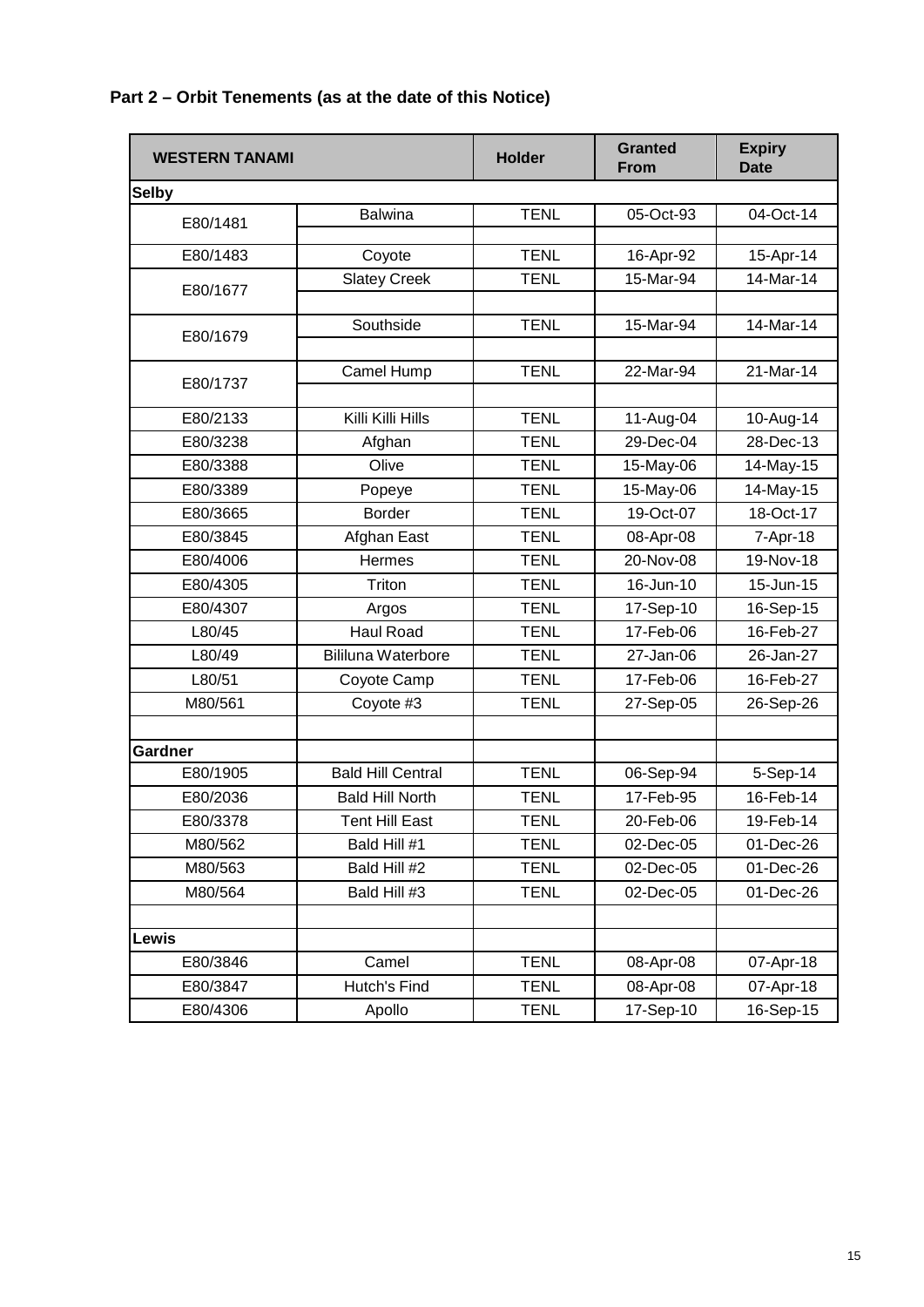#### **PROXY FORM**

THIS DOCUMENT IS IMPORTANT. IF YOU ARE IN DOUBT AS TO HOW TO DEAL WITH IT, PLEASE CONTACT YOUR STOCK BROKER OR LICENSED PROFESSIONAL ADVISOR.

| <b>REGISTERED OFFICE</b><br>LEVEL 2<br>56 ORD STREET<br>WEST PERTH WA 6005                                                                                                                                                                                                                                                                                                                                                                                                                                                                                                                                                                                                                                                                                                                        | <b>TANAMI GOLD NL</b><br>ABN: 51 000 617 176                                                                                                              | <b>SHARE REGISTRY:</b><br>Security Transfer Registrars Pty Ltd<br>All Correspondence to:<br>PO BOX 535.<br><b>APPLECROSS WA 6953 AUSTRALIA</b><br>770 Canning Highway.<br>APPLECROSS WA 6153 AUSTRALIA<br>T: +61 8 9315 2333 F: +61 8 9315 2233<br>E: registrar@securitytransfer.com.au<br>W: www.securitytransfer.com.au |                                                   |  |  |  |
|---------------------------------------------------------------------------------------------------------------------------------------------------------------------------------------------------------------------------------------------------------------------------------------------------------------------------------------------------------------------------------------------------------------------------------------------------------------------------------------------------------------------------------------------------------------------------------------------------------------------------------------------------------------------------------------------------------------------------------------------------------------------------------------------------|-----------------------------------------------------------------------------------------------------------------------------------------------------------|---------------------------------------------------------------------------------------------------------------------------------------------------------------------------------------------------------------------------------------------------------------------------------------------------------------------------|---------------------------------------------------|--|--|--|
|                                                                                                                                                                                                                                                                                                                                                                                                                                                                                                                                                                                                                                                                                                                                                                                                   |                                                                                                                                                           | Code:                                                                                                                                                                                                                                                                                                                     | <b>TAM</b>                                        |  |  |  |
|                                                                                                                                                                                                                                                                                                                                                                                                                                                                                                                                                                                                                                                                                                                                                                                                   |                                                                                                                                                           | Holder Number:                                                                                                                                                                                                                                                                                                            |                                                   |  |  |  |
|                                                                                                                                                                                                                                                                                                                                                                                                                                                                                                                                                                                                                                                                                                                                                                                                   | <b>SECTION A: Appointment of Proxy</b>                                                                                                                    |                                                                                                                                                                                                                                                                                                                           |                                                   |  |  |  |
| I/We, the above named, being registered holders of the Company and entitled to attend and vote hereby appoint:                                                                                                                                                                                                                                                                                                                                                                                                                                                                                                                                                                                                                                                                                    |                                                                                                                                                           |                                                                                                                                                                                                                                                                                                                           |                                                   |  |  |  |
| <b>OR</b>                                                                                                                                                                                                                                                                                                                                                                                                                                                                                                                                                                                                                                                                                                                                                                                         |                                                                                                                                                           |                                                                                                                                                                                                                                                                                                                           |                                                   |  |  |  |
| The meeting Chairperson<br>The name of the person you are appointing<br>(if this person is someone other than the Chairperson of the meeting).<br>(mark with an "X")<br>or failing the person named, or if no person is named, the Chairperson of the Meeting, as my/our Proxy to act generally at the meeting on my/our behalf and to vote in<br>accordance with the following directions (or if no directions have been given, as the Proxy sees fit) at the General Meeting of the Company to be held at 9.00am (WST)<br>on Monday 25 August 2014 at The Celtic Club, 48 Ord Street, West Perth Western Australia and at any adjournment of that meeting.<br><b>SECTION B: Voting Directions to your Proxy</b><br>Please mark "X" in the box to indicate your voting directions to your Proxy. |                                                                                                                                                           |                                                                                                                                                                                                                                                                                                                           |                                                   |  |  |  |
| <b>Resolution</b><br>1. APPROVAL OF LICENCE AND LEASE AGREEMENT                                                                                                                                                                                                                                                                                                                                                                                                                                                                                                                                                                                                                                                                                                                                   |                                                                                                                                                           |                                                                                                                                                                                                                                                                                                                           | For<br>Against Abstain*                           |  |  |  |
| If no directions are given my proxy may vote as the proxy thinks fit or may abstain.<br>* If you mark the Abstain box for a particular item, you are directing your Proxy not to vote on your behalf on a show of hands or on a poll and your votes will not be counted in computing the required majority on a poll.<br>The Chairman intends to vote all available proxies in favour of the Resolution.                                                                                                                                                                                                                                                                                                                                                                                          |                                                                                                                                                           |                                                                                                                                                                                                                                                                                                                           |                                                   |  |  |  |
| <b>SECTION C: Please Sign Below</b><br>This section must be signed in accordance with the instructions overleaf to enable your directions to be implemented.                                                                                                                                                                                                                                                                                                                                                                                                                                                                                                                                                                                                                                      |                                                                                                                                                           |                                                                                                                                                                                                                                                                                                                           |                                                   |  |  |  |
| Individual or Security Holder<br>Sole Director and Sole Company Secretary                                                                                                                                                                                                                                                                                                                                                                                                                                                                                                                                                                                                                                                                                                                         | Security Holder 2<br>Director<br>Proxies must be received by Security Transfer Registrars Pty Ltd no later than 9.00am (WST) on Saturday, 23 AUGUST 2014. |                                                                                                                                                                                                                                                                                                                           | Security Holder 3<br>Director / Company Secretary |  |  |  |
| <b>ONLINE PROXY SERVICE</b><br>You can lodge your proxy online at www.securitytransfer.com.au<br>1. Log into the Investor Centre using your holding details.<br>2. Click on "Proxy Voting" and provide your Online Proxy ID to access the voting area.                                                                                                                                                                                                                                                                                                                                                                                                                                                                                                                                            |                                                                                                                                                           | <b>Online Proxy ID:</b>                                                                                                                                                                                                                                                                                                   |                                                   |  |  |  |

1 TAM 1